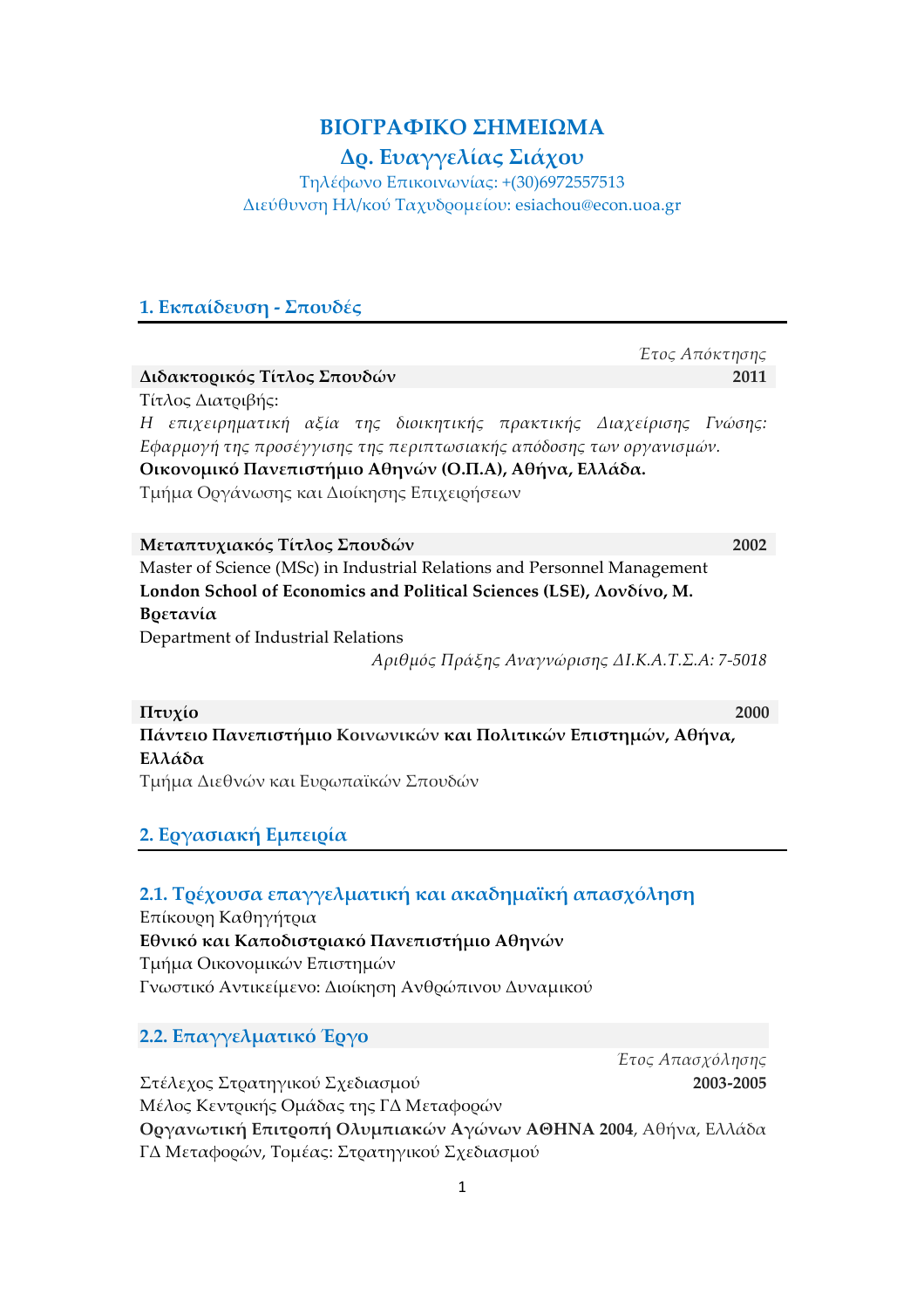#### **10/2002-03/2003**

## Υπάλληλος Ανθρώπινου Δυναµικού (Human Resources Officer) – Πρακτική Άσκηση **Ευρωπαϊκή Επιτροπή, ΓΔ. Ανάπτυξης Centre for the Development of Enterprise)**, Βρυξέλλες, Βέλγιο

#### **2.3. Διδακτικό Έργο** *Ακαδηµαϊκό Έτος Απασχόλησης* Διδάσκουσα **Διεθνές Πανεπιστήµιο Ελλάδας** Μεταπτυχιακό Πρόγραµµα Σπουδών στη Δηµόσια Διοίκηση (Τµήµα Κατερίνης) • Μάθηµα: Διοίκηση Ανθρώπινου Δυναµικού Lecturer **Brunel University London**  Μεταπτυχιακό Πρόγραµµα Σπουδών Brunel Engineering Management Programme (Online) • Θεµατική Ενότητα (MN5613) Managing People and Organisations Διδάσκουσα **Εθνικό και Καποδιστριακό Πανεπιστήµιο Αθηνών**  Τµήµα Φιλοσοφίας και Τµήµα Οικονοµικών Διατµηµατικό Πρόγραµµα Μεταπτυχιακών Σπουδών Φιλοσοφία και Διοίκηση Σχολή Οικονοµικών Επιστηµών Μεταπτυχιακό Πρόγραµµα Σπουδών Διοίκησης Οικονοµικών Μονάδων • Μάθηµα: Διαχείριση Ανθρώπινων Πόρων Συντονίστρια Θεµατικής Ενότητας **Ανοικτό Πανεπιστήµιο Κύπρου, Λευκωσία, Κύπρος**  Σχολή Οικονοµικών Επιστηµών και Διοίκησης Μεταπτυχιακό Πρόγραµµα Σπουδών Master in Business Administration • Θεµατική Ενότητα: (MBA50.02) Organization Management (*ετήσιο*) Συνεργαζόµενο Εκπαιδευτικό Προσωπικό (Σ.Ε.Π) **Ανοικτό Πανεπιστήµιο Κύπρου, Λευκωσία, Κύπρος**  Σχολή Οικονοµικών Επιστηµών και Διοίκησης Πτυχιακό Πρόγραµµα Σπουδών Διοίκησης Επιχειρήσεων **Νοέµβρ. 2022 -σήµερα Σεπτ. 2021- Νοέµβρ. 2021 Σεπτ. 2020 –** *σήµερα* **Σεπτ. 2020–** *σήµερα* **Σεπτ. 2018–** *σήµερα* **Σεπτ. 2016 – Φεβρ. 2017**

• Θεµατική Ενότητα: (ΠΔΕ302) Διοίκηση Ανθρώπινου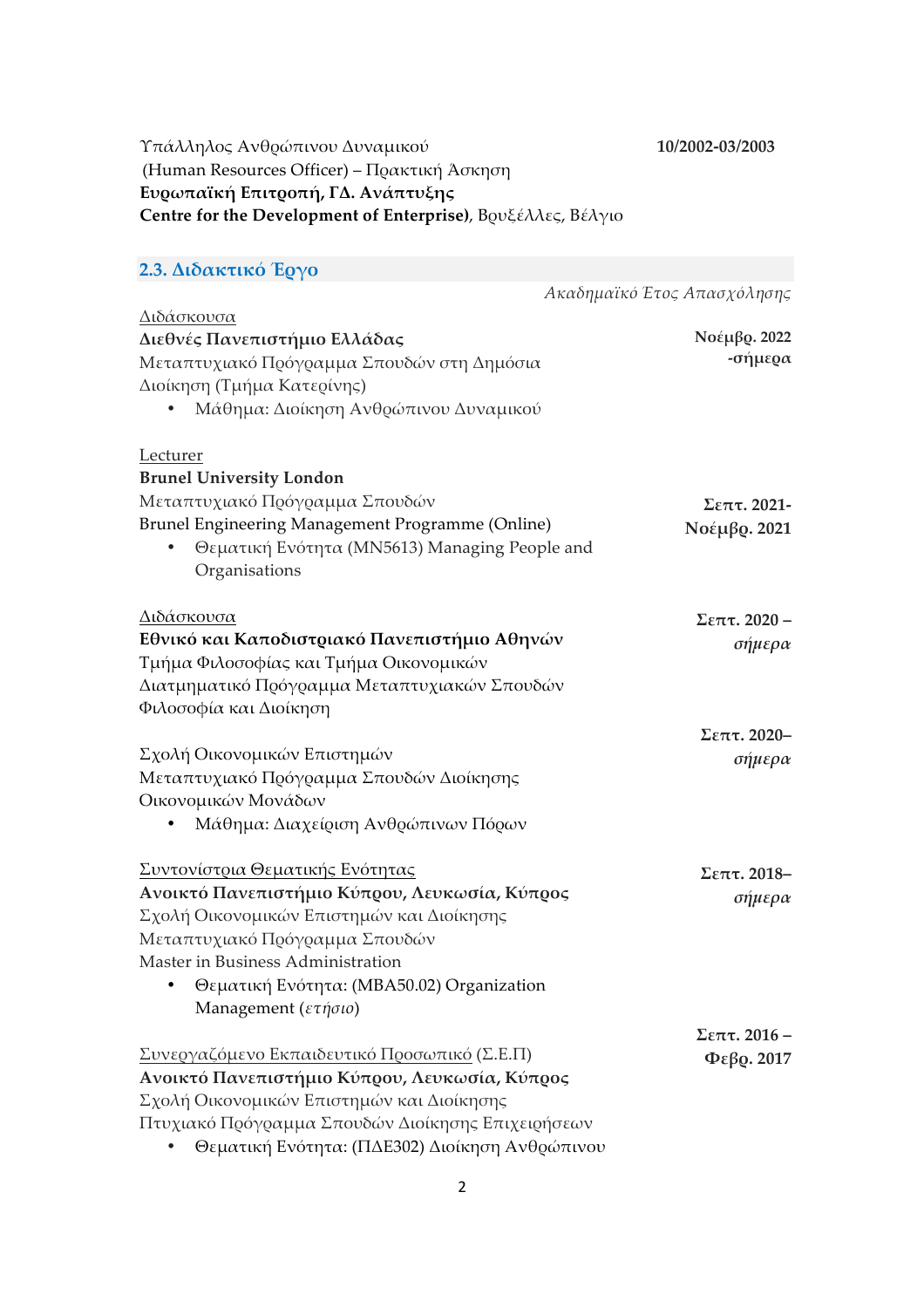Δυναµικού (*χειµερινό εξάµηνο*)

| Συνεργαζόμενο Εκπαιδευτικό Προσωπικό (Σ.Ε.Π)                     |                     |
|------------------------------------------------------------------|---------------------|
| Ελληνικό Ανοικτό Πανεπιστήμιο                                    |                     |
| Σχολή Κοινωνικών Επιστημών                                       |                     |
| Προπτυχιακό Πρόγραμμα Σπουδών Διοίκησης                          | Μάρτιος. 2022-      |
| Επιχειρήσεων και Οργανισμών                                      | σήμερα              |
| Θεματική Ενότητα (ΔΙΤ63) Μάνατζμεντ και                          |                     |
| Διαχείριση Ανθρώπινων Πόρων στις Τουριστικές                     | Οκτ. 2020-          |
| Επιχειρήσεις                                                     | Ιούλιος, 2021       |
| Θεματική Ενότητα: (ΔΕΟ11) Εισαγωγή στη<br>٠                      |                     |
| Διοικητική Επιχειρήσεων και Οργανισμών                           | Οκτ. 2017-          |
| Θεματική Ενότητα: (ΔΕΟ40) Διοικητική<br>٠                        | Ιούλιος, 2018       |
| Επιχειρήσεων και Οργανισμών (ετήσιο)                             |                     |
| Honorary Lecturer                                                | $\Delta$ εκ. 2018 – |
| <b>University of Liverpool Online Programs</b>                   | Μάρτιος, 2021       |
| Μεταπτυχιακά Προγράμματα Σπουδών                                 |                     |
|                                                                  |                     |
| Management and Law Programs<br>٠                                 |                     |
| Θεματικές Ενότητες:<br>(KMGT-676) Talent Development             |                     |
| $\overline{\phantom{a}}$                                         |                     |
| (KMGT-673) Organizational Design and Change                      | Aνγ. 2017           |
| (KMGT-672) Research Methods                                      | Νοέμβρ. 2018-       |
| <b>Adjunct Faculty (Instructor)</b>                              |                     |
| <b>University of Liverpool Online Programs</b>                   |                     |
| Μεταπτυχιακά Προγράμματα Σπουδών                                 |                     |
| Management and Law Programs                                      |                     |
| Θεματικές Ενότητες:<br>٠                                         |                     |
| (KMGT-673) Organizational Design and Change                      |                     |
| (KMGT-501) Human Resource Management<br>$\overline{\phantom{a}}$ |                     |
| (KMBA) Strategic HRM                                             |                     |
| Εκπαιδευτικό Προσωπικό                                           | $A\pi Q$ 2010-      |
| Hellenic American College, Αθήνα, Ελλάδα                         | $A_{\pi Q}$ . 2020  |
| (Παράρτημα του Hellenic American University, NH, ΗΠΑ)            |                     |
| Τμήμα Διοίκησης Επιχειρήσεων                                     |                     |
| Ενδεικτική Λίστα Μαθημάτων Διδασκαλίας                           |                     |
| <u>Προπτυχιακό επίπεδο σπουδών:</u>                              |                     |
| (BUS200) Perspectives on Business in Society; (BUS305)           |                     |
| Principles of Management;                                        |                     |
| (BUS310) Organizational Behaviour; (BUS360)                      |                     |
| Entrepreneurship; (BUS365) Innovation and New Product            |                     |
| Development; (BU5368) Ideation; (BUS390) Human                   |                     |
| Resources Management; (BU5499) Business Capstone;                |                     |
| (BUS500) Business Skills                                         |                     |
| Μεταπτυχιακό επίπεδο σπουδών:                                    |                     |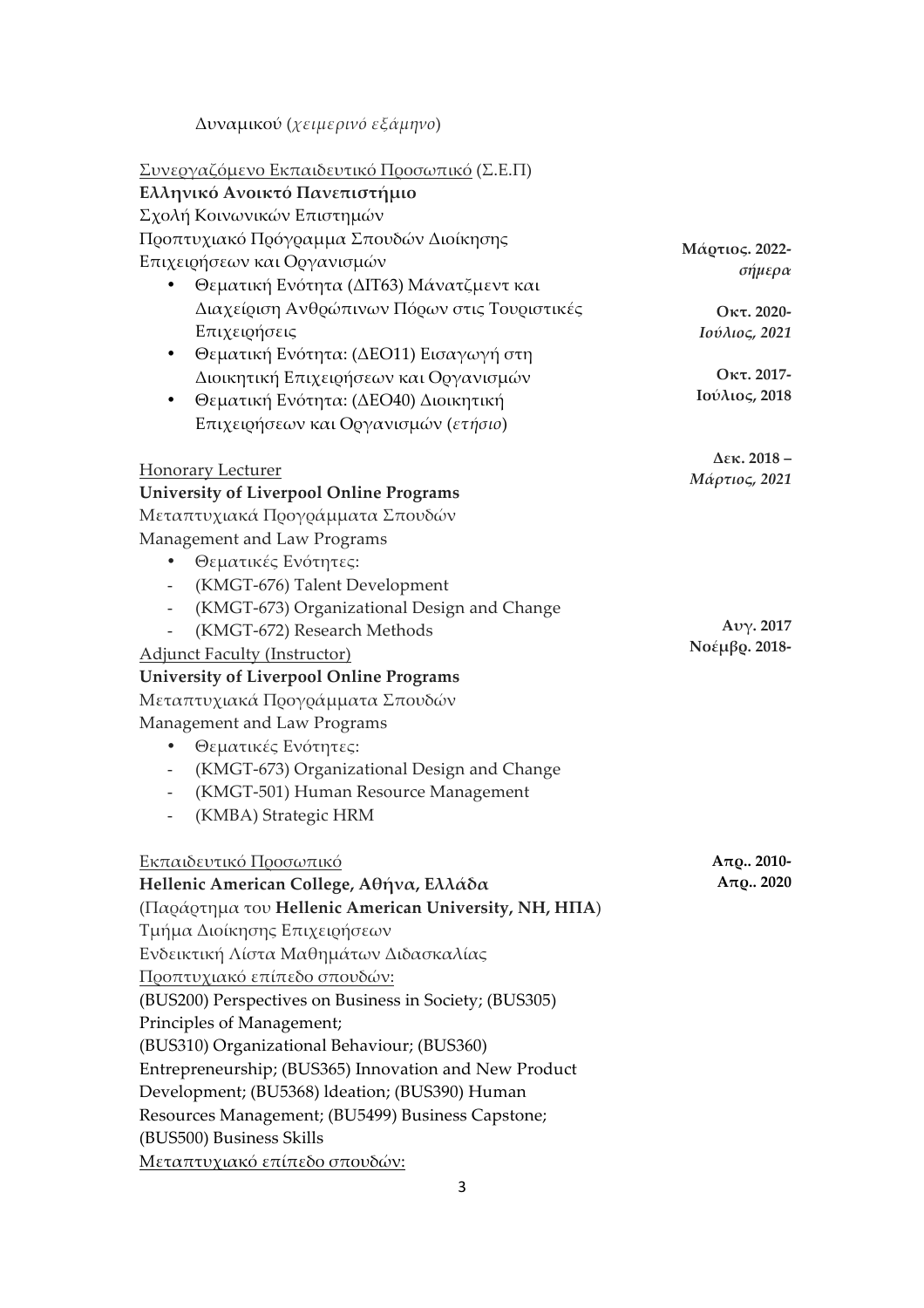BU5501) Functional Skills Integration; (BUS212) Leadership and Organizational Behaviour; (BUS12OB) Organizational Behaviour; (BU5512OD) Organizational Development; (BUS527HR) Human Resource Management; (BUS527HR) Strategic Human Resource Management; (BUS27TD) Talent Development; (BUS595) Special Topics in Business: Creative Strategy; (MBA6300CP) Capstone Project; (MGT6130) Entrepreneurship and New Venture Management

| Εκπαιδευτικό Προσωπικό                                           | $\Sigma$ επτ. 2006- |
|------------------------------------------------------------------|---------------------|
| IST College, Αθήνα, Ελλάδα                                       | Μάϊος. 2010         |
| ( $\Pi$ αράρτημα του University of Hertfordshire, Hertfordshire, |                     |
| Μ. Βρετανία)                                                     |                     |
| Τμήμα Διοίκησης Επιχειρήσεων                                     |                     |
| Θεματικές Ενότητες:                                              |                     |
| Contemporary Personnel Perspectives; Managing Self and           |                     |
| Others; Sociology of Work; Human Resource Management;            |                     |
| Human Resource Management in Europe; Employability;              |                     |
| Industrial Relations; Intro to Business; Organizational          |                     |
| Psychology; Personal and Professional Development;               |                     |
| Personal Development Planning                                    |                     |

Υποψήφια Διδάκτωρ **2005-2011 Οικονοµικό Πανεπιστήµιο Αθηνών (Ο.Π.Α), Αθήνα, Ελλάδα.** Τµήµα Οργάνωσης και Διοίκησης Επιχειρήσεων

## **2.4. Ακαδηµαϊκό Διοικητικό Έργο**

|                                                           | Έτος Απασχόλησης            |
|-----------------------------------------------------------|-----------------------------|
| Director of General Education and Academics               | $I$ ούλ. 2015-              |
|                                                           | A $\pi$ <sub>Q</sub> . 2020 |
| Hellenic American College, Αθήνα, Ελλάδα                  |                             |
| (Παράρτημα του Hellenic American University, NH, ΗΠΑ)     |                             |
| <b>Coordinator of Bachelor of Business Administration</b> | $\Sigma$ επτ. 2011          |
| (BSBA)                                                    | $-Io$ v.2015                |
| Hellenic American College, Αθήνα, Ελλάδα                  |                             |
| (Παράρτημα του Hellenic American University, NH, ΗΠΑ)     |                             |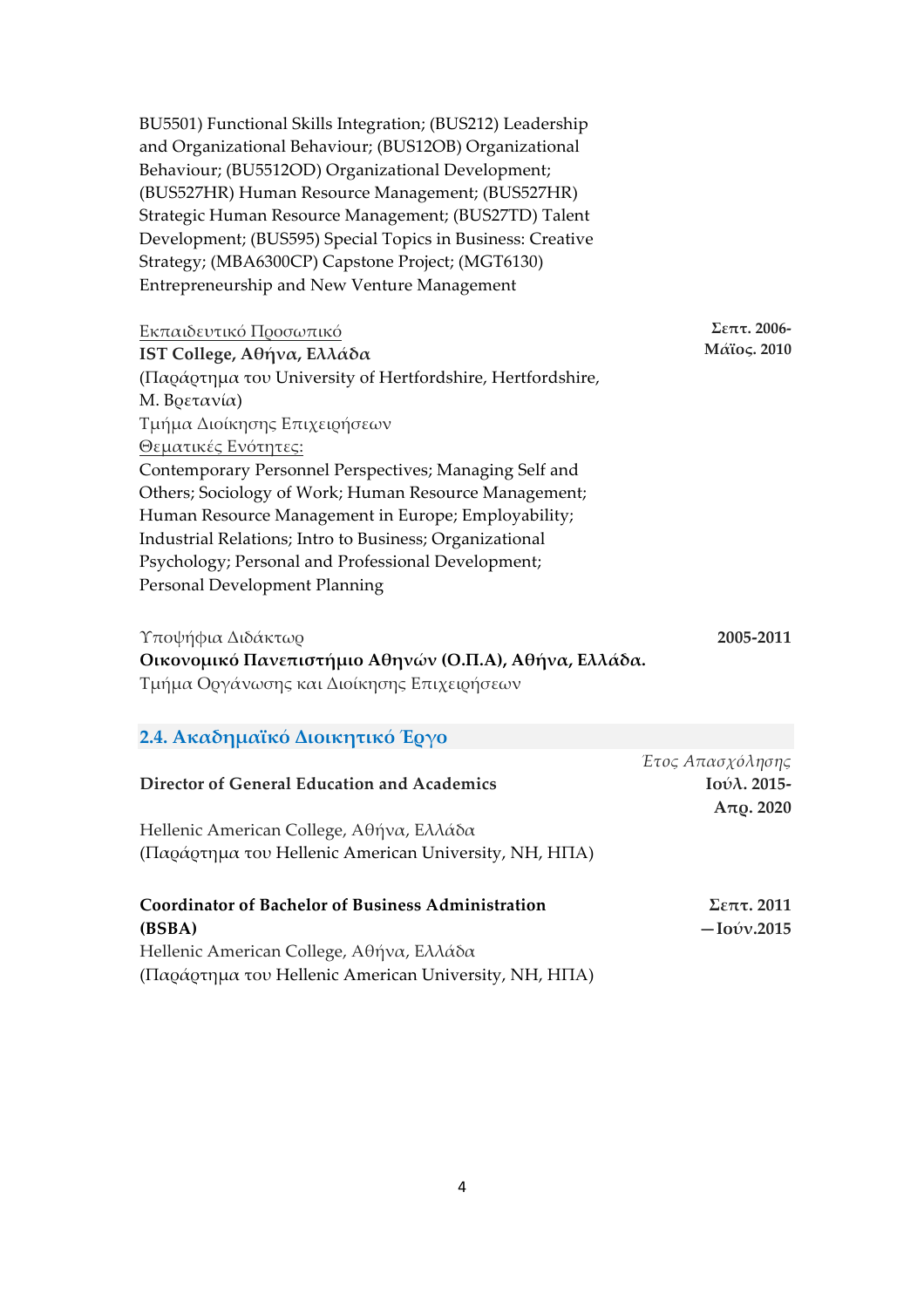## **3.1 Δηµοσιεύσεις σε διεθνή επιστηµονικά περιοδικά αξιολογηµένες µε σύστηµα κριτών (***λίστα ABS/ Impact Factor***)**

- Vrontis, D. Siachou, E. Sakka, G., Chatterjee, S., Chaudhuri, R. and Ghosh, A. (2022). "Societal effects of social media in organizations. Reflective points deriving from a Systematic Literature Review and a bibliometric metaanalysis". *European Management Journal*. *42*(2), pp. 151-162. [ABS: 2/5.075]
- Chatterjee, S., Chaudhuri, R., Sakka, G., Grandhi, B., Galati, A., Siachou, E and Vrontis, D. (2021). "Adoption of Social Media Marketing for Sustainable Business Growth of SMEs in Emerging Economies: The Moderating Role of Leadership Support". *Sustainability*. *13*(21), 12134.
- Del Vecchio, P., Mele, G., Siachou, E., and Schito, G. (2021). "A structured literature review on big data for customer relationship management (CRM): Towards a future agenda in international marketing". *International Marketing Review Ahead-of-print*. [ABS 3/4,198]
- Siachou, E., Papasolomou, I., Trichina E. and Trhasou, A. (2021). "Market knowledge acquisition and transfer in international SMEs: Peculiarities, specifications and linkages to market success". *International Marketing Review Ahead-of-print.* [ABS 3/4,198]
- Nair, S.R., Shams, R., Vrontis, D. and Siachou, E. (2021). "The Behavioural Perspective of Cause-Related Marketing: A conceptual framework of behavioural antecedents and outcomes". *Journal of Global Business Advancement*. *14*(4*),* pp. 500- 519. [ABS 1]
- Chatterjee, S., Chaudhuri, R., Vrontis, D. and Siachou, E. (2021). "Examining the dark side of human resource analytics: An empirical investigation using privacy calculus approach". *International Journal of Manpower*. *Ahead-of-print*. [ABS 2/2,107]
- Siachou, E., Trichina, E., Papasolomou, I. and Sakka, G. (2021). "Why do employees hide their knowledge and what are the consequences? A systematic literature review". *Journal of Business Research*. 135, pp. 195-213. [ABS 3/4,874]
- Siachou, E., Vrontιs, D. and Trichina, E. (2021). "Can traditional organizations be digitally transformed by themselves? The moderating role of absorptive capacity and strategic interdependence". *Journal of Business Research,* 124, pp. 408-421. [ABS 3/4,874]
- Drejerska, N., Vrontis, D., Siachou, E. and Gołębiewski, J. (2020). "System solutions for the circular economy on the regional level: The case of Green Lungs of Poland". *Journal for Global Business Advancement*, *13*(4), 447-468. [ABS 1]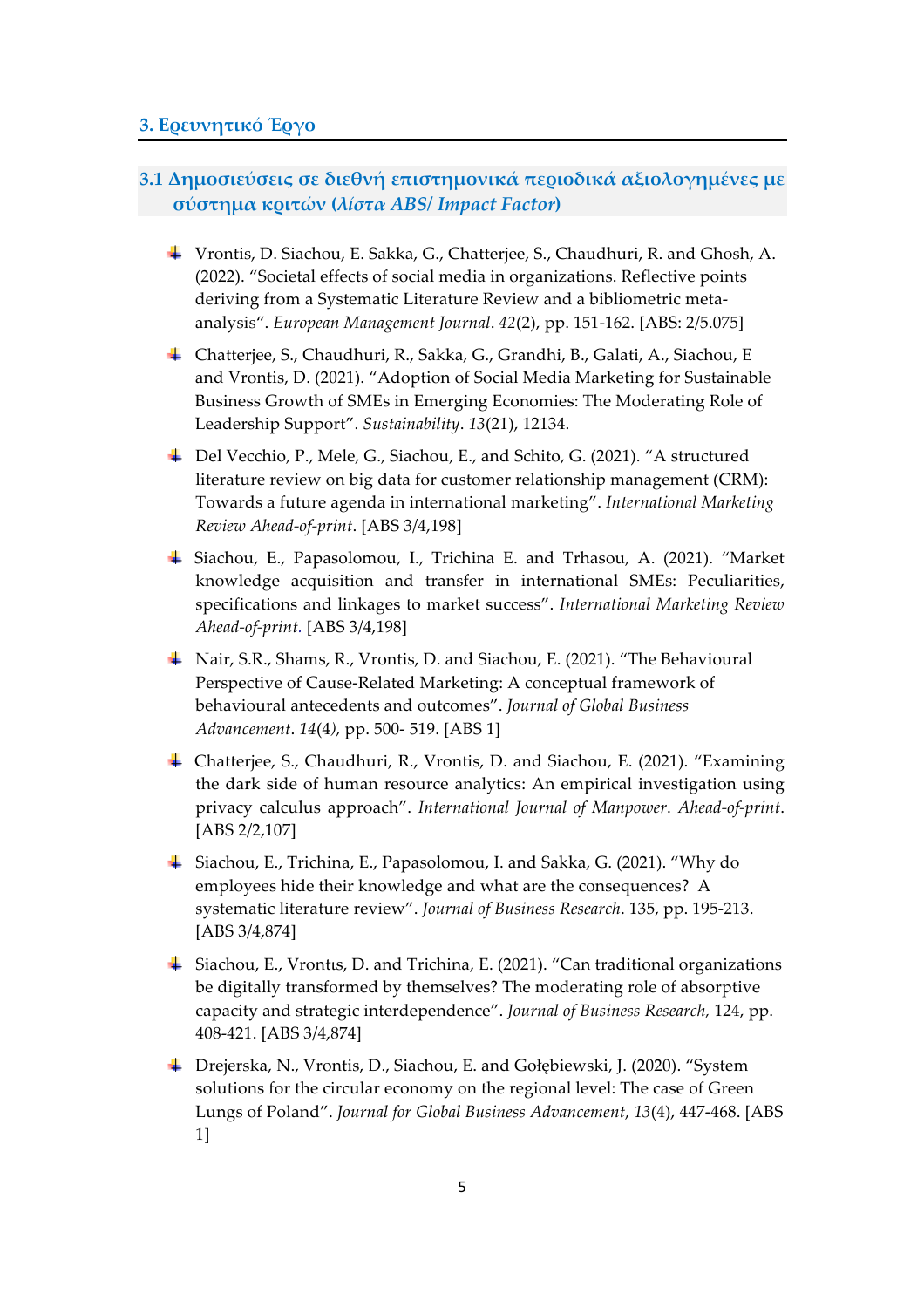Israilidis, J., Siachou, E. and Kelly, S. (2020). "Why organizations fail to share knowledge: An empirical investigation and opportunities for improvement". *Information Technology & People*. *37*(1), pp. 17-19. [ABS 3/2,477]

*\*Cited by Strategic Direction (2020) "Towards more efficient knowledge sharing in firms: The impact of critical failure factors" Strategic Direction, 37(1), pp. 17-19*

- Siachou, E., Gkorezis, P. and Adeosun, F. (2020). "The relationship between empowering leadership and volunteers' service capability: Intention to share knowledge as mediator". *Evidence-Based HRM: A Global Forum for Empirical Scholarship, 8*(2), pp. 215-235*.* [ABS 1].
- Vlachos, I. and Siachou, E. (2019). "A perspective on knowledge sharing and lean management: an empirical investigation". *Knowledge Management Research & Practice*, *18*(2), pp. 131-146. [ABS 1/1,485]
- Siachou, E. and Gkorezis, P. (2018). "Empowering leadership and organizational ambidexterity: A moderated mediation model". *Evidence-Based HRM: A Global Forum for Empirical Scholarship, 6*(1), pp. 94-116. [ABS 1] *\*Outstanding Paper - Emerald Literati Network Awards for Excellence 2019*
- Vlachos, I. and Siachou, E. (2018). "An empirical investigation of workplace factors affecting lean performance". *International Journal of Productivity and Performance Management*, *67*(2), pp. 278-296. [ABS 1]
- Siachou, E. and Flouris, T. (2015). "Managing the risky matter of business model innovation in the context of the airline industry". *International Journal of Aviation Management*, 2(3-4), pp. 183-194.
- Israilidis, J., Siachou, E., Cooke, L. and Lock, R. (2015). "Individual variables with an impact on knowledge sharing: the critical role of employees' ignorance". *Journal of Knowledge Management*, *19*(6), pp.1109-1123. [ABS 2/4,604]

*\*Highly Commended Paper) - Emerald Literati Network Awards for Excellence 2016*

- Siachou, E. and Gkorezis, P. (2014). "Do empowered employees absorb knowledge? An empirical investigation of the effects of psychological empowerment dimensions on absorptive capacity". *Management Research Review*, *37*(2), pp.130-151. [ABS 1]
- Gunsel, A., Siachou, E. and Acar, A.Z. (2011). "Knowledge management and learning capability to enhance organizational innovativeness". *Procedia-Social and Behavioral Sciences*, *24*, pp.880-888.
- Siachou, E. and Ioannidis, A. (2009). "Questioning the positive effect of external knowledge transfer Incurred by industry attractiveness: The case of Mobile Virtual Network Operators (MVNOs)". *The Electronic Journal of Knowledge Management*, *7(2*), pp. 267-276.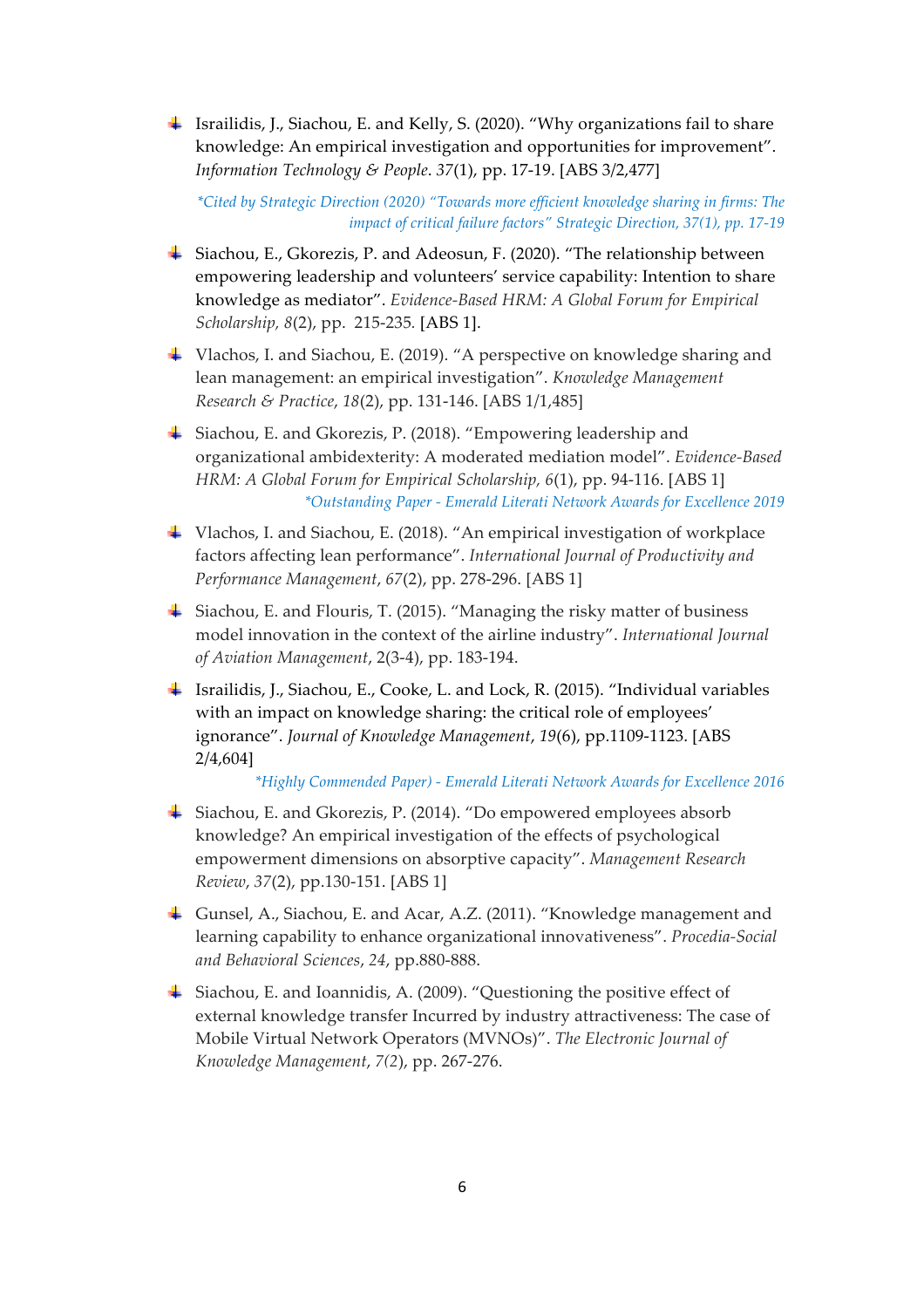#### **3.2. Κεφάλαια σε βιβλία αξιολογηµένα µε σύστηµα κριτών**

Siachou, E. and Ioannidis, A. (2008). The Centrality of Team Leaders in Knowledge-Sharing Activities: Their Dual Role as Knowledge Processors. In E. Bolisani (Eds) *Building the Knowledge Society on the Internet: Sharing and Exchanging Knowledge in Networked Environments*. Hersley, NY: IGI Global.

## **3.3. Ανακοινώσεις και δηµοσιεύσεις σε πρακτικά διεθνών επιστηµονικών συνεδρίων αξιολογηµένα µε σύστηµα κριτών**

- Siachou, E. and Sakka, G. (2021). The use of humor as a promoter to employee voice: intention to share knowledge as mediator. *14th Annual Euromed Academy of Business (EMAB) Online Conferemce* (22-24 September).
- Siachou, E. and Gkorezis, P. (2019). Humility in leadership and employee voice: A moderated mediation model. *12th Annual Euromed Academy of Business (EMAB) Conference* (18-20 September, Thessaloniki, Greece).
- Siachou, E. and Israilidis, J. (2019). Revealing failures on knowledge sharing: An empirical investigation. *32nd Annual Conference of British Academy of Management (BAM) Conference* (3-5 September, Aston University, UK).
- Siachou, E. and Israilidis, J. (2019). An empirical investigation of critical factors affecting knowledge sharing failure: The role of ignorance. *19th European Academy of Management (EURAM) Conference* (26-28 June, Lisbon, Portugal).
- $\ddot{+}$  Siachou, E. and Flouris, T. (2018). Absorptive capacity and business model innovation: a case in the aviation industry. *32nd Annual Conference of British Academy of Management (BAM) Conference* (4-6 September, Bristol University, UK).
- $\ddot{+}$  Siachou, E. and Vlachos, I. (2018). A perspective on knowledge sharing and lean management: An empirical investigation. *18th European Academy of Management (EURAM) Conference* (19-22 June, Reykjavik, Island).
- Siachou, E. and Vlachos, I. (2017). Knowledge acquisition through effective contract design: An empirical investigation. *31st Annual Conference of British Academy of Management (BAM) Conference* (6-8 September, University of Warrick, UK).
- Siachou, E. and Vlachos, I. (2017). Factors affecting the learning of effective contract design: An empirical study. *17th European Academy of Management (EURAM) Conference* (21-24 June, Glasgow, UK).
- Siachou, E. and Vlachos, I. (2016). From start-up to scale-up: Attempts to define business scalability and reveal its antecedents. *30th Annual Conference of British Academy of Management (BAM) Conference* (6-8 September, Newcastle, UK).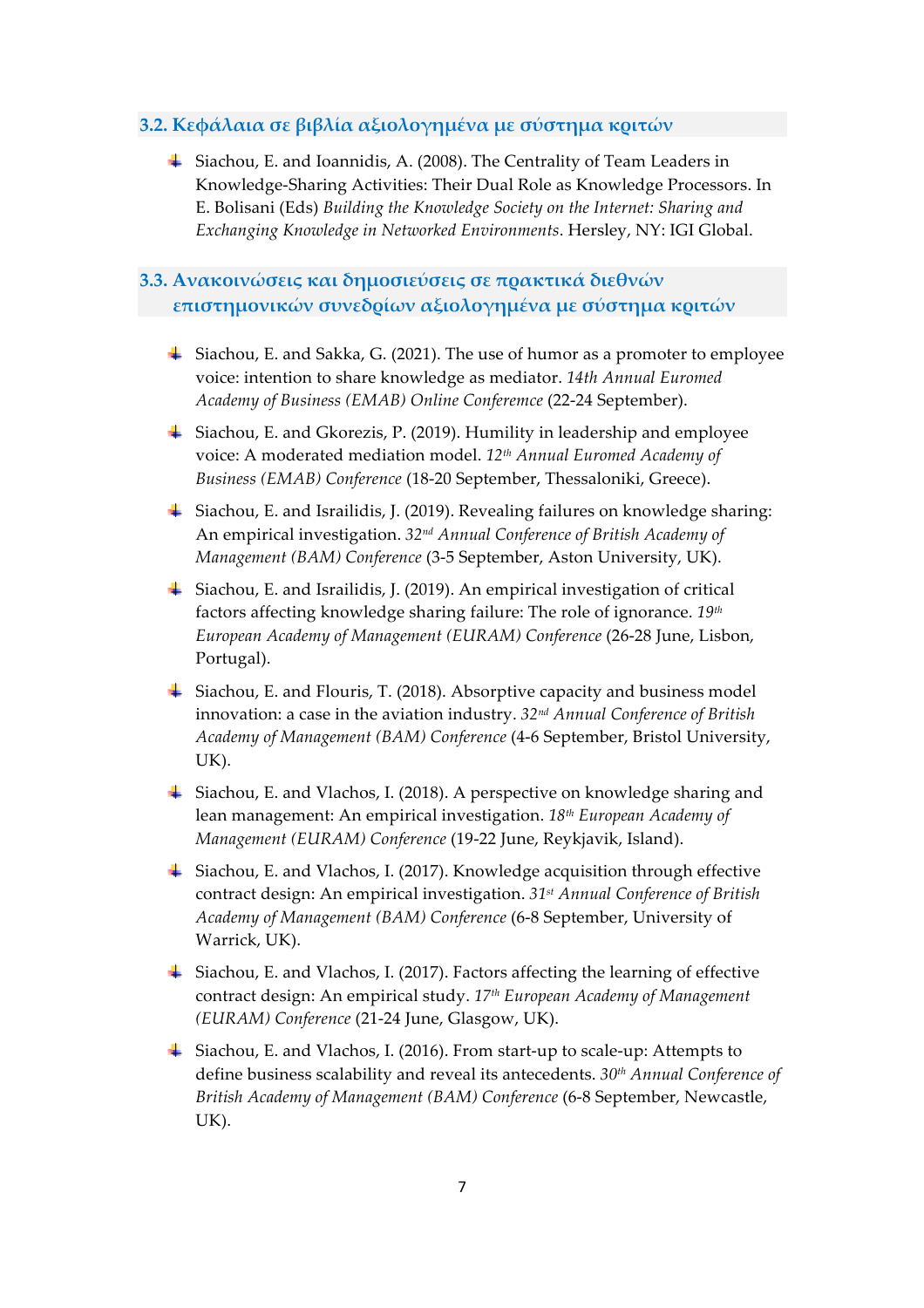- Vlachos, I. and Siachou, E. (2016). Managing upgrade to lean: An empirical investigation of work practices and organizational culture effects. *16th European Academy of Management (EURAM) Conference* (1-4 June, Paris, France).
- Siachou, E .and House, J. (2015). Individual antecedents and moderating effects of employees' personal identity: How does English as a lingua franca impact on individual absorptive capacity? *29th Annual Conference of British Academy of Management (BAM) Conference* (8-10 September, Portsmouth, UK).
- Siachou, E. and Gkorezis, P. (2015). The relationship between role ambiguity and organizational agility: The moderating role of organizational tenure. *Strategic Management Society Special Conference,* (28-30 May, St. Gallen, Switzerland).
- $\ddot{\textbf{I}}$  Siachou, E. and Flouris, T. (2015). The impact of unlearning on flight operations safety. *62nd CASI Aeronautics Conference and AGM 3rd GARDN Conference* (18-21 May. Montreal, Canada).
- Siachou, E. and Flouris, T. and Yilmaz, A.K. (2014). Organizational ambidexterity in airline industry: Evidence from low cost and legacy carriers. *18th Air Transport Research Society (ATRS) Conference* (17-20 July, Bordeaux, France).
- Yilmaz, A.K., Flouris, T., Erdogan, D. and Siachou, E. (2014). Effects of institutional pressure on Corporate Social Responsibility: The perspective of institutional theory in airport management. *18th Air Transport Research Society (ATRS) Conference* (17-20 July, Bordeaux, France).
- Siachou, E., Israilidis, J. and Gkorezis, P. (2014). Empowering leadership and organizational ambidexterity: The mediating roles of knowledge sharing and employees' ignorance. *14th European Academy of Management (EURAM) Conference* (4-7 June, Valencia, Spain).
- Siachou, E. and Apostolidis, D. (2013). Do it like the European Union (EU) does: The applicability of EU knowledge cost management to star ups. *14th European Conference on Knowledge Management* (ECKM) (5-6 September, Kaunas, Lithuania).
- $\frac{1}{2}$  Siachou, E. and Flouris, T. (2013). Managing the risky matter of business model innovation in the context of the airline industry. *17th Air Transport Research Society (ATRS) Conference* (23-29 June, Bergamo. Italy).
- Siachou, E., Cooke, L., Lock, R. and Israilidis, J. (2013). Facilitating knowledge sharing through ignorance management: The moderating role of knowledge processors. *13th European Academy of Management (EURAM) Conference* (23-29 June, Istanbul Turkey).
- $\ddot{\bullet}$  Siachou, E. (2012). The facilitating role of knowledge processors on knowledge costs: A differentiated perspective on knowledge integration within action teams. *13th European Conference on Knowledge Management*  (ECKM) (6-7 September, Cartagena, Spain).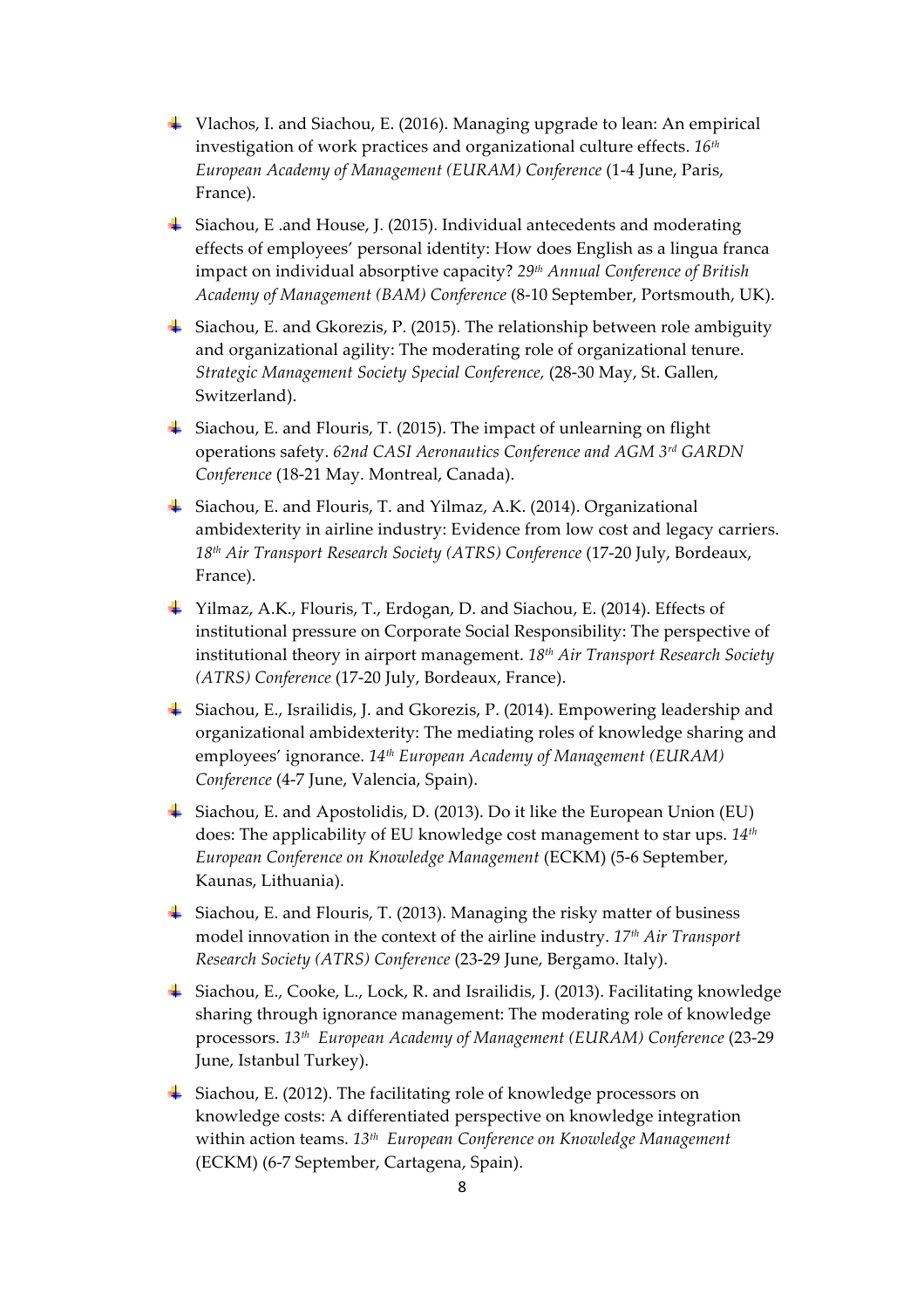- Siachou, E. and Gkorezis, P. (2012). Effects of psychological empowerment dimensions on absorptive capacity: An empirical investigation. *12th European Academy of Management* (EURAM) *Conference* (6-8 June, Rotterdam, Holland).
- Siachou, E., Daskou, S. and Yannopoulos, P. (2011). Existing dimensions of absorptive capacity and the way foreword: The mediating functionality of mental models manifested by entrepreneurs. *12th European Conference on Knowledge Management* (ECKM) (1-2 September, Passau, Germany).
- Gunzel, A., Siachou, E. and Acar, A.Z (2011). Knowledge management and learning capability to enhance organizational innovativeness. *7th International Strategic Management Conference* (30 June-2 July, Paris, France).
- Agoraki, M.E., Siachou, E., and Ioannidis, A. (2011). Effectual upshots on firm performance: A determinative perspective of business model innovation. *European Financial and Management Association* (EFMA) *Conference* (22-25 June, Braga, Portugal).
- $\frac{1}{2}$  Siachou, E. and Ioannidis, A. (2011). Knowledge strategic movements under environmental dynamism conditions: A conceptual framework and an empirical test. *11th European Academy of Management* (EURAM) *Conference* (1-4 June, Tallinn, Estonia).
- Siachou, E. and Ioannidis, A. (2010). Limited absorptive capacity, distinct performance outcomes: Toward a differentiated performance framework of knowledge acquisition within knowledge intensive alliances. *5th European Conference on Innovation and Entrepreneurship* (ECIE) (16-17 September, Athens, Greece).
- Siachou, E. and Ioannidis, A. (2010). Knowledge transfer in strategic alliances: Moderating effects of limited absorptive capacity and powerful relationships on business model innovation performance. *11th European Conference on Knowledge Management* (ECKM) (2-3 September, Famalicão, Portugal).
- Siachou, E., Blatsos, I., Ioannidis, A and Nikolopoulos, A. (2010). Empowering knowledge seekers: The moderating role of knowledge keepers' unwillingness to knowledge sharing. 8*th European Academy of Management*  (EURAM) *Conference (EURAM)* (19-22 May, Rome, Italy).
- Siachou, E. and Ioannidis, A. (2008). Assessing the possible costs of external knowledge incurred by moderators: The case of external knowledge transfer in strategic alliances**.** *Strategic Management Society 28th Annual International Conference,* (12-15 October, Cologne, Germany).
- Siachou, E. and Ioannidis, A. (2008). Questioning the positive effect of external knowledge transfer incurred by industry attractiveness: The case of Mobile Virtual Network Operators (MVNOs). *5th International Conference on Intellectual Capital and Knowledge Management* (ICICKM) (9-10 October, NYC, USA).
- Siachou, E. and Ioannidis, A. (2008). The effect of unique tacit knowledge resulting from business model innovation on organizations' performance: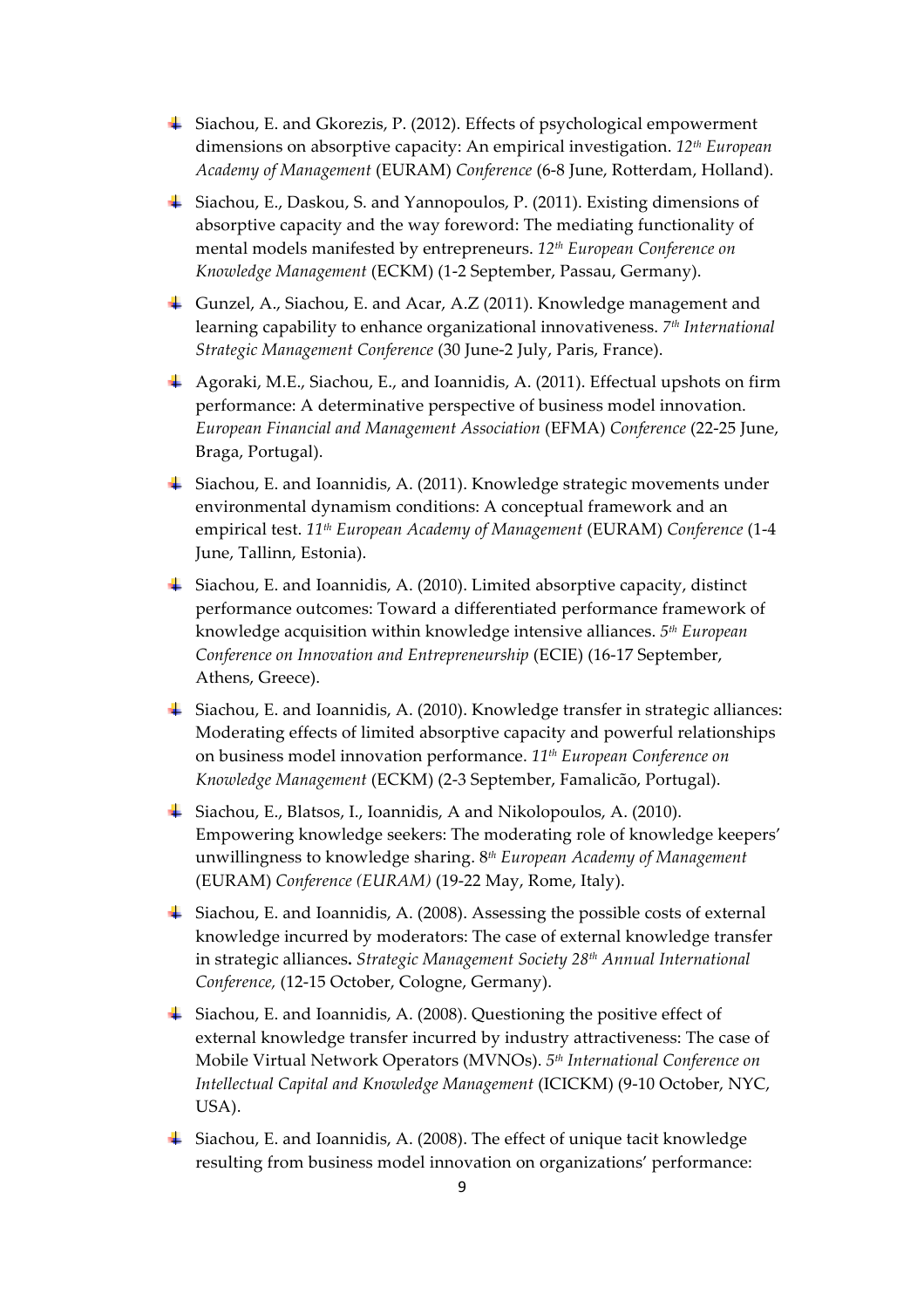The case of Mobile Virtual Network Operators (MVNOs). *8th European Academy of Management (EURAM) Conference* (14-17 May, Slovenia).

Siachou, E. and Ioannidis, A. (2006). The moderating role of the team–leader in the value of knowledge utilization: An extension of Haas and Hansen's Situated Performance Perspective. *7th European Conference on Knowledge Management (ECKM)* (4-5 September, Budapest, Hungary).

# **4. Ακαδηµαϊκές Διακρίσεις & Υποτροφίες**

| Faculty Excellence Award, University of Liverpool<br>Online Programs.                                                                                                                                                                                                                                  | 2019         |
|--------------------------------------------------------------------------------------------------------------------------------------------------------------------------------------------------------------------------------------------------------------------------------------------------------|--------------|
| Emerald Literati Award for Outstanding Paper $\gamma\alpha$<br>τη δημοσίευση: Siachou, E. and Gkorezis, P. 2018.<br>Empowering Leadership and Organizational<br>Ambidexterity: A moderated mediation model.<br>Evidence-Based HRM: A Global Forum for Empirical<br>Scholarship, 6(1), pp. 94-116.      | 2019         |
| Emerald Literati Network Awards for Excellence<br>για τη δημοσίευση: Israilidis, J., Siachou, E.,<br>Cooke, L. and Lock, R., 2015. Individual variables<br>with an impact on knowledge sharing: the critical<br>role of employees' ignorance. Journal of Knowledge<br>Management, 19(6), pp.1109-1123. | 2016         |
| Erasmus+ Program, Key Action 1, Mobility for<br>Learners and Staff, Higher Education Students and<br>Staff Mobility.                                                                                                                                                                                   | $I$ άν. 2017 |

#### **5. Κατάρτιση & Επιµόρφωση**

|                                                         | Έτος Απόκτησης  |
|---------------------------------------------------------|-----------------|
| Postgraduate Certificate in Learning and                | 2010            |
| <b>Teaching in Higher Education</b>                     |                 |
| University of Hertfordshire, Hertfordshire, Μ. Βρετανία |                 |
| Department of Learning and Education                    |                 |
| <b>Senior Fellow of The Higher Education Academy</b>    | Μάρτ. 2021      |
| Recognition Reference: PR206996                         |                 |
| <b>Fellow of The Higher Education Academy</b>           | $O_{Kt}$ . 2009 |
| Recognition Reference: 35163                            |                 |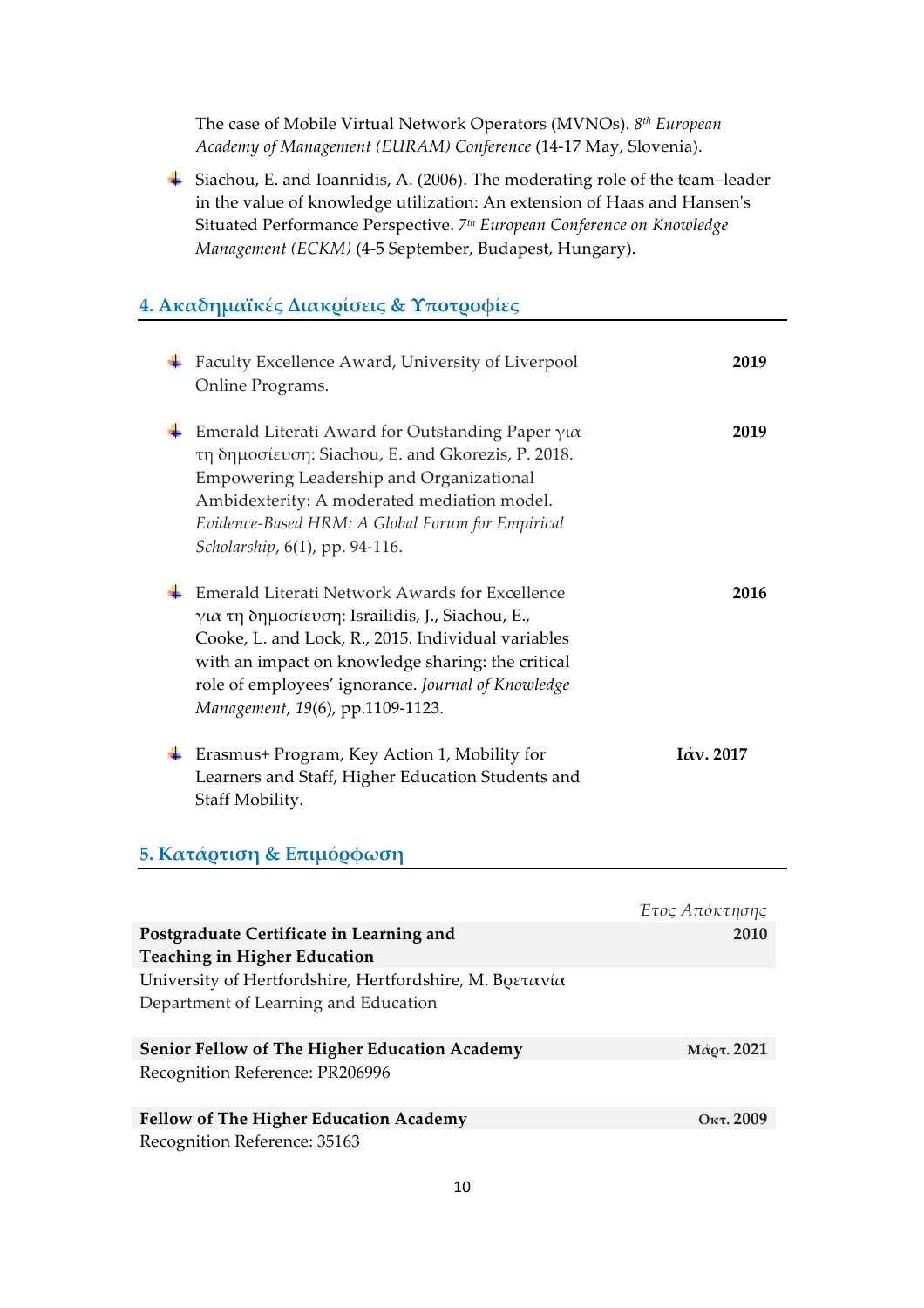| <b>Associate of The Higher Education Academy</b>                                     | $A$ ύγ. 2008           |
|--------------------------------------------------------------------------------------|------------------------|
| Recognition Reference: 35163                                                         |                        |
| Πιστοποιητικό Επαγγελματικής Εκπαίδευσης και Κατάρτισης<br>στη Διοίκηση Επιχειρήσεων | 2004                   |
| Οικονομικό Πανεπιστήμιο Αθηνών                                                       |                        |
| Ειδικός Λογαριασμός Κονδυλίων Έρευνας (ΕΛΚΕ)                                         |                        |
| 5.1 Επιμόρφωση στην Ανοικτή & Εξ' Αποστάσεως Εκπαίδευση                              |                        |
|                                                                                      | Έτος Απόκτησης         |
| Εισαγωγή στην Εξ' Αποστάσεως Διδασκαλία,                                             | 2020                   |
| Μάθηση και Αξιολόγηση                                                                |                        |
| Ανοικτό Πανεπιστήμιο Κύπρου, Εργαστήριο                                              | Εξ' αποστάσεως         |
| Εκπαιδευτικού Υλικού και Μεθοδολογίας, Λευκωσία,<br>Κύπρος                           |                        |
| Liverpool Online Management Faculty Dissertation                                     | 2019                   |
| <b>Advisor Training Program</b>                                                      |                        |
| University of Liverpool, Λίβερπουλ, Μ. Βρετανία                                      |                        |
|                                                                                      | <b>Online Training</b> |
| <b>Liverpool Online Management Faculty Training</b>                                  | 2018                   |
| University of Liverpool, Λίβερπουλ, Μ. Βρετανία                                      |                        |
|                                                                                      | <b>Online Training</b> |
| 5.2 Γνώση Ξένων Γλωσσών                                                              |                        |
| Ελληνικά (Μητρική), Αγγλικά (Γ2), Ιταλικά (Α2)                                       |                        |
| 6. Μέλος Επιστημονικών Ενώσεων                                                       |                        |

- Μέλος της Ευρωπαϊκής Ακαδηµίας Μάνατζµεντ (European Academy of Management)
- Μέλος της Βρετανικής Ακαδηµίας Μάνατζµεντ (British Academy of Management)

# **7. Λοιπές Επιστηµονικές & Ακαδηµαϊκές Δραστηριότητες**

| 7.1. Συμμετοχή σε ερευνητικά προγράμματα           |                |  |
|----------------------------------------------------|----------------|--|
| Ακαδημαϊκό Έτος Απασχόλησης                        |                |  |
| Ανάπτυξη εκπαιδευτικού υλικού και συγγραφή         | Iούλ. 2011-    |  |
| περιπτώσεων μελέτης Ελληνικών Εταιρειών με επιτυχή | $\Phi$ εβ 2012 |  |
| πορεία στην περίοδο της οικονομικής κρίσης.        |                |  |
| Μονάδα Καινοτομίας και Ανάπτυξης, Οικονομικό       |                |  |
|                                                    |                |  |